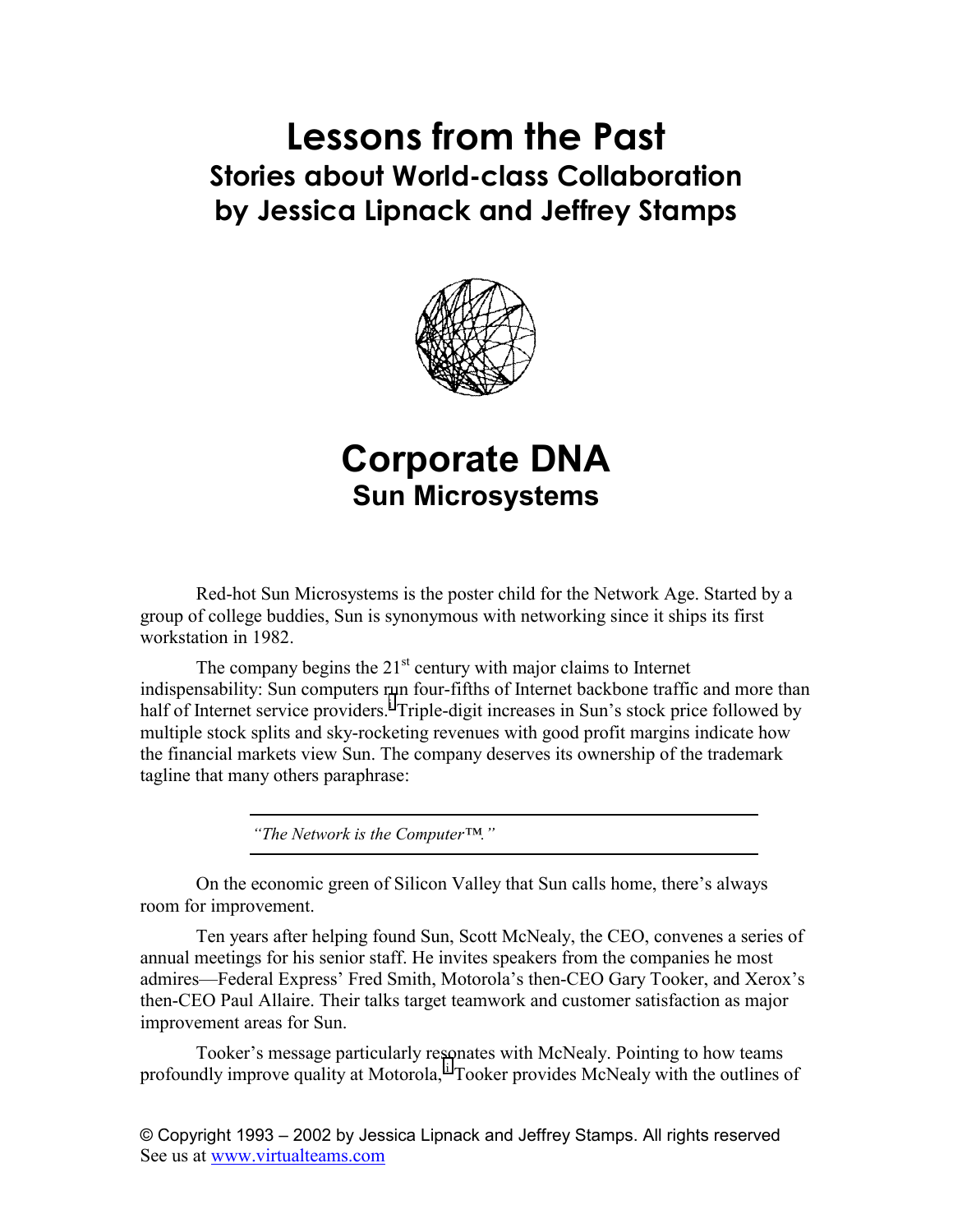a model that Sun will follow. If Sun can apply its extraordinary technology strength to resolving its quality issues, Tooker suggests, it will have dramatic competitive advantage in the years ahead.

The classic "lean-and-mean" company, Sun always has celebrated the independence and initiative of its individual engineers. Now, going it alone seems to have run its course. "The high-flying cowboy of Sun's culture doesn't work anymore," says John McEvoy, Western Area operations manager in Sun's Enterprise Services division. "We've grown too large. One person can't make it happen."

There always have been teams at Sun: It's natural for people to come together in teams to get their work done. What is about to happen at Sun, however, is new—the deliberate use of cross-boundary teams to tackle the company's most challenging issues. It will require ingenuity, delicacy, and a particular spin that can seduce Sun's freewheeling culture.

Sun's strength is technology innovation. Jim Lynch, the company's vice president for quality, points to Java, Sun's paradigm-shattering innovation that spun the web into a sea of dancing icons. Java delivers tiny chunks of "nimble, interactive"<sup>iii</sup> software across the Internet on an as-needed basis. Once released, Java becomes central to the company's offerings and the face of the Internet.[iv](#page-7-0) 

"Java is not a technology idea that came about because we were improving processes," Lynch says. The first efforts to produce Java came as a midnight hack, initiated by a few engineers working together in off-hours to try out something new. It takes the company a while to catch on to the power of what the Java team produces. If Sun is to deliberately create teams, it doesn't want to, cannot afford to, quell such creativity.

"It's extraordinarily complex when you're tampering constructively with a company's DNA," says Lynch, who takes on responsibility for SunTeams. "You have to be very careful."

#### **Virtual SunTeams**

Once McNealy and his staff decide to introduce teams, they move quickly. In Fall 1994, just a few months after Tooker's visit, McNealy and his staff meet with leaders of Motorola's team effort. Motorola's widely admired model for teams proves particularly applicable to Sun, most especially because the two companies are in related industries. Five months later, Lynch gets the go-ahead to launch SunTeams, which, since its 1995 start, has involved nearly a third of the company's 37,000 employees.

To kick things off, McNealy takes to the web-waves on SWAN (Sun Wide Area Network). The company's vast computer network includes "WSUN Radio," not a traditional radio station, but rather an internal web site that transports all media—text, graphics, audio, and video. McNealy challenges people to enter a competition to solve the company's most vexing customer problems as fast as they can with small, cross-company "SunTeams." He proffers an appealing incentive: An all-expenses-paid weekend for members and significant others of the 16 finalist teams at a posh hotel in San Francisco. They'll compete for medals in the first annual "SunTeams Celebration."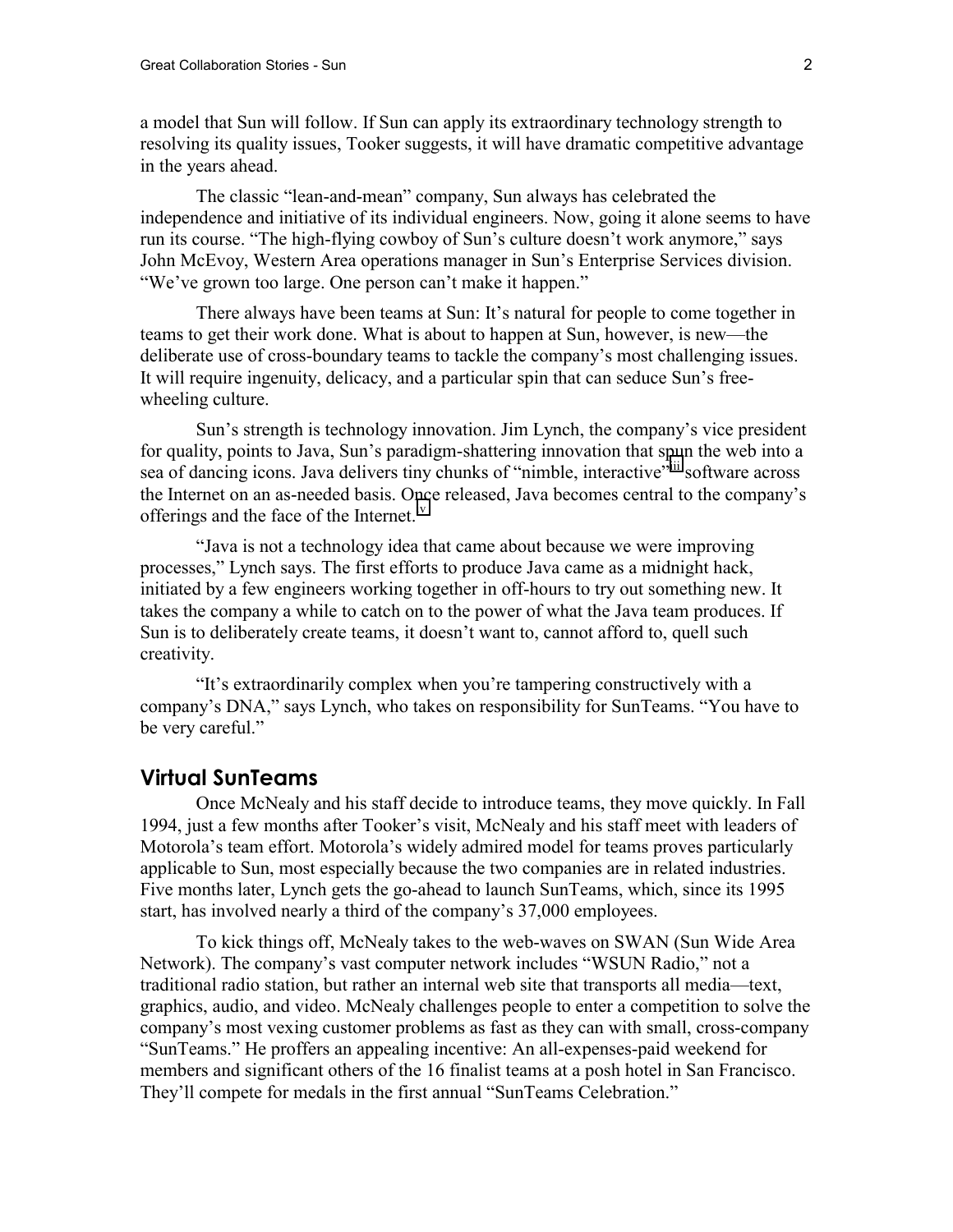McNealy succeeds in putting a Sun spin on teams—challenge, speed, and competition. Seventy-five teams, about 10% of the company, signs up immediately.

To become a SunTeam, a group has to:

- Identify an important customer (whether external or internal) with a significant problem;
- Secure an executive sponsor; and
- Agree to adhere to SunTeams' methodology.

By observing a common methodology, the teams work consistently, even though the content of their projects differs. Virtually every SunTeam application is accepted, which guarantees that the team's work will be in the annual competition.

SunTeam's team architecture (its term), originally a blend of Motorola's and Xerox's team-building processes, continues to evolve, combining newer elements with even older ones. McNealy joins General Electric's board of directors in 1999 coincident with that company's decision to bring e-commerce to all of its businesses. As a result, SunTeams is adapting GE's Six Sigma program, a cross-enterprise program. In an interesting intertwine of corporate histories, GE obtains its original Six Sigma course and the black belt terminology—from Motorola which initiates the process in 1987 and wins the U.S. government's prestigious Malcolm Baldrige National Quality Award one year later.

Six Sigma (also known as "six steps to excellence") signifies using statisticallybased methods to drive down defects in a process until the number reaches near perfection—99.99999%—or fewer than 3.4 imperfections per million cycles. Applied to Sun, the so-called 5-9s, "equates to four-to-five minutes of downtime per year at a customer site," Lynch says.

SunTeams rise to the challenge. Since the late 1990s, SunTeams have solved more than a thousand such customer-related problems from "availability" (in other words, uptime) and eliminating what it calls customer "dissatisfiers" to redesigning internal processes and reporting systems. Calling SunTeams its "workhorse for addressing some of the company's key issues," the company credits the initiatives with sa[v](#page-7-0)ing millions of dollars."<sup>v</sup>

*All* of the teams—nearly a thousand as of this writing—are virtual in some respect. Typically team members are in different locations and time zones. In fact, they don't refer to their locations by their geographies; they call them "time zones" ("the AustralAsia time zone," for example). The teams, usually about 10-15 in size, comprise specialists in areas relevant to the problem being solved. They frequently include people from outside the company—suppliers and customers are members of numerous teams.

A typical SunTeam comes about when someone proposes an idea to a few others; together, they apply to become an official SunTeam. This entitles the group to a face-toface kickoff where the team gets to know one another and learns a basic problem-solving method that Sun adopted from Xerox. They work together intensively for six to nine months, sometimes a year, while carrying on with their day jobs. It's not rare for a particular SunTeam to spawn its own children. In the story we're about to tell, a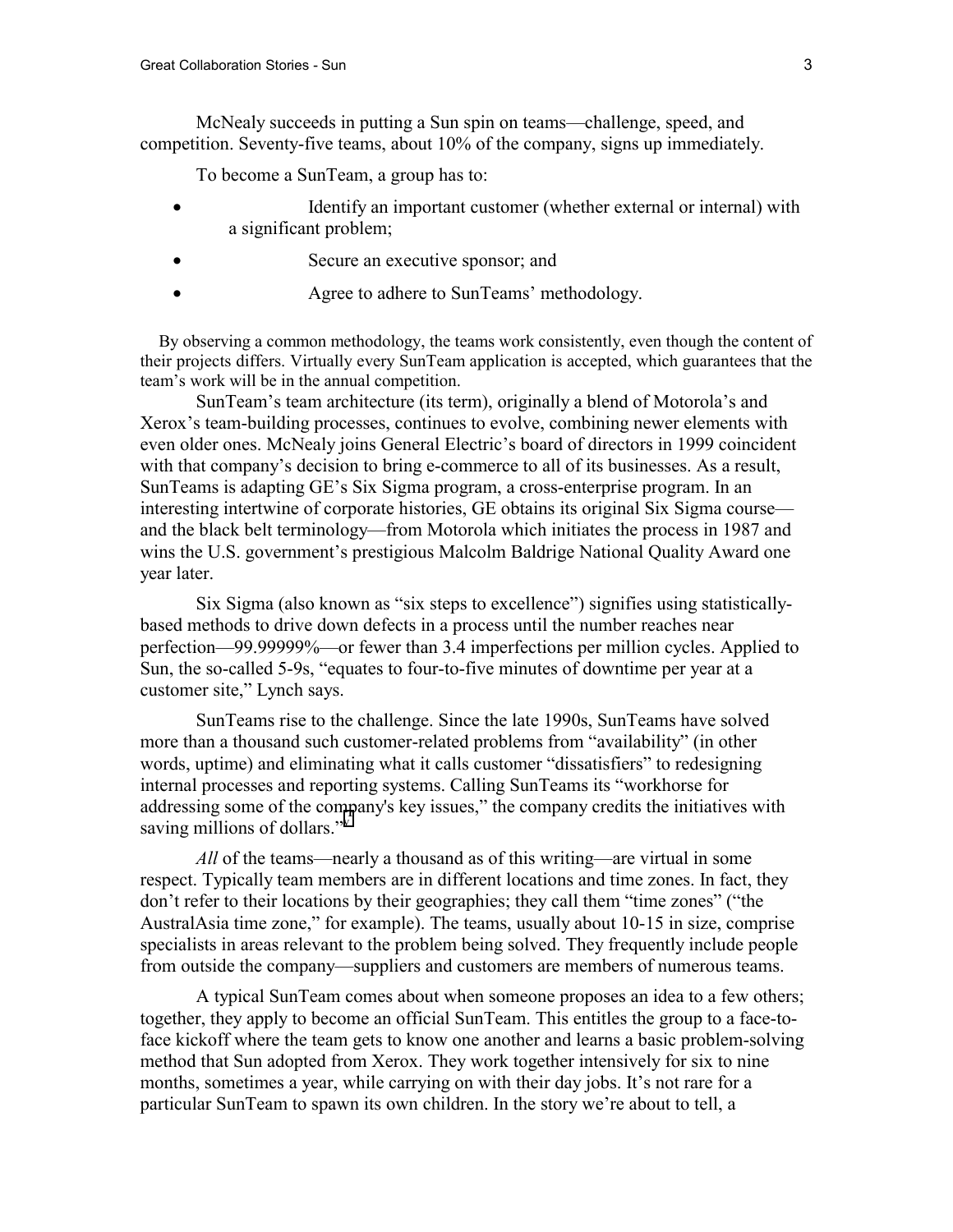successful effort to solve a quite substantial customer problem gives birth to another. Sixty percent of the original team moves to the new one.

#### **The Glass House Gang**

Sun needs to electrify its reflexes in responding to mission-critical customer problems, the result of what Lynch calls "time compaction." No one can afford to be down anymore.

"Uptime" for Sun's customers is the difference between being *in* business and out of it completely. We speak to Lynch the day after the February 2000, hacker attack on a number of the Internet's most popular commercial sites. "Yahoo didn't have a business for six hours yesterday. When we sell a mission-critical system to Fidelity for its trading floor and it goes down, it costs them serious dollars, aggravating them and their customers."

So the Time-Based Notification team comes together and sets its purpose: To create a "reliable automated customer problem escalation process" for one of Sun's critical products. In 17 months' time, the SunTeam of 25 people cuts the response time to the report of a mission-critical problem to four hours or less in 94% of all cases.  $\frac{v_i}{v}$ 

Before the team's work, customer problems are escalated on a case-by-case basis. A "time-based notification system" will eliminate the vagaries of handling each problem idiosyncratically.

If a major customer like ebay or Amazon goes down, Sun now escalates the problem hourly. "No one has to watch the clock," says John McEvoy, the team's leader. "It's all automated. Customers like it. Each request starts an hourly paging process. Every sixty minutes we apply increasing levels of management and technical resources against the problem."

McEvoy says the automated process "gets them involved as a real team effort. It eliminates one or two people on site who say, 'Give me another 10 minutes and I'll have the problem solved' and then it's another 10 minutes."

This SunTeam brings together people from five major Sun organizations in nearly a dozen locations. They meet face-to-face three times during the year, once at the beginning to build trust and agreement on how they will work, then twice more at key review points. Sub-teams split off to tackle pieces of the problem.

They meet on the phone for at least an hour or two every other week. In between the conference calls, they use e-mail, one-on-one phone calls, and Show-Me, Sun's home-grown e-whiteboard program. All of their work is posted to their common web site that serves as home base for the team as it creates its web-based tool, WebEsc (as in web escalation).

Why does the project work so well when Sun has tried the same thing twice before and failed? Ed Hoff, leader for the team's follow-on effort, cites three reasons: The high trust level of team members; "significant confidence from senior management;" and the project being "driven at mid-management which made it more grassroots."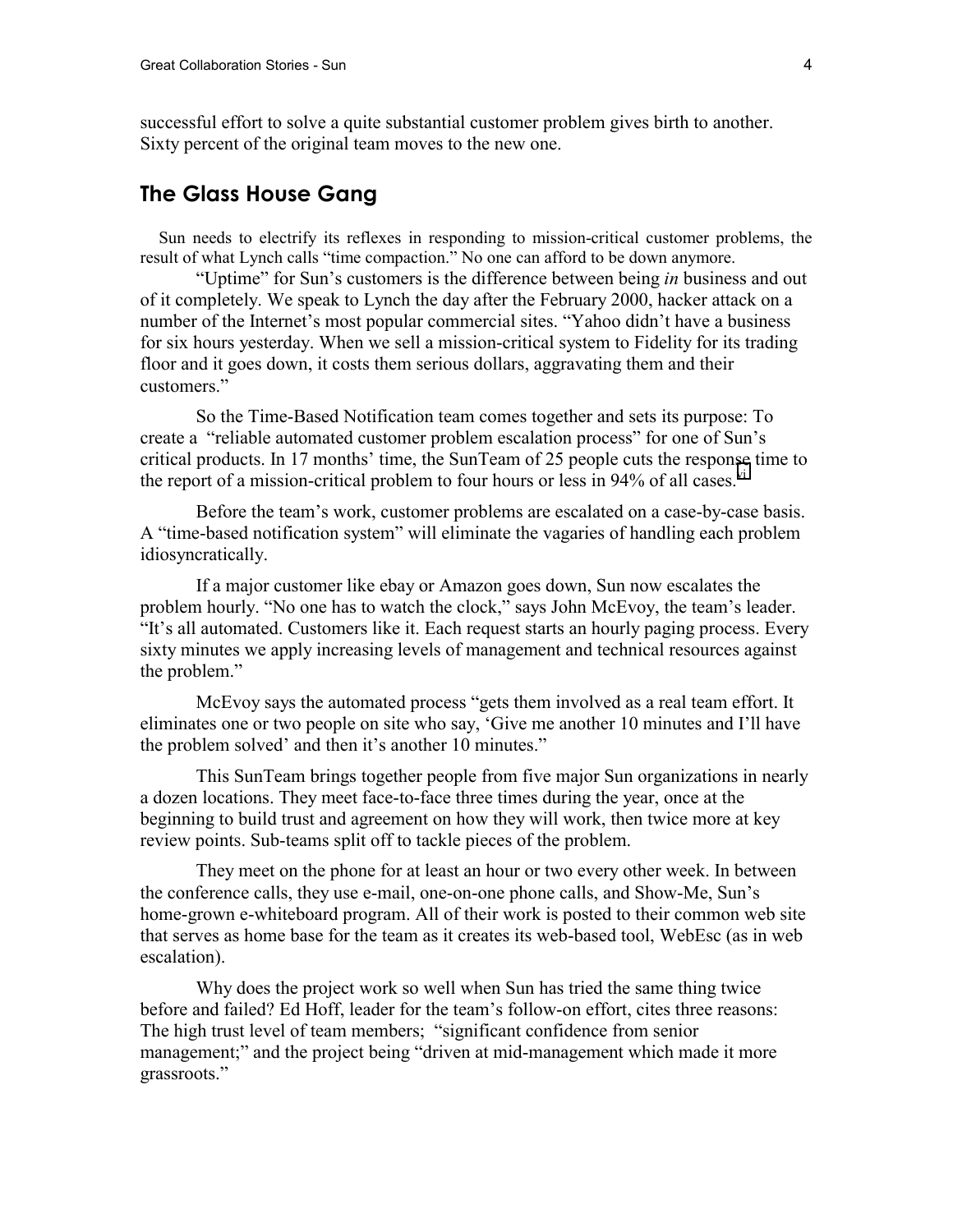The project proves so successful that the company hires 26 people for its successor, the Glass House Gang. (The Glass House is how computer people refer to the high-powered computing systems so delicate that they live behind glass walls.) Their task is to extend the escalation process to the rest of Sun's mission-critical products.

Even before the Glass House finishes its work, Sun uses virtual teams to monitor critical customer accounts.

"We design our products to be used under particular loads," Lynch explains, "and they're getting pinged<sup>vii</sup> [computer talk for being contacted] millions of times a day. Failure, regardless of the source, is usually horribly complex. No one single person at Sun knows how to solve the problem when a major account goes down. This is the Ground Zero example. We have to put a team of people to work on the account, drawing on services and engineers all through a sequenced escalation process." Virtual teams lie at the heart of Sun's success.

The era is over when customers wait several days before a senior Sun person knows about their problems. Every morning, the company's president and chief operating officer, Ed Zander, convenes a conference call with his staff. "Scott [McNealy] joins most of the time, and we go account-by-account for 20-30 minutes, looking at the hotter situations and where we failed," Lynch says describing how he begins his day. "We're solving problems faster and learning where we need to make process investments. Do we intend to do this forever? No, but we're doing this as an experiment to increase customer availability."

This too is a virtual team, with people calling in from wherever they are, Lynch says. "Ed can be in Barcelona, Scotty's in Hawaii, some are in California, and at 8 AM Pacific Time, we all are on." And the solution depends on virtual teams. "We have to bring headquarters and the field together to get them [customers] back up."

Lynch picks up the idea from Cisco. Every night at 10 PM PST except Saturday, Cisco's CEO, John Chambers, receives a report on the handful of most important problem accounts. The two companies have strong ties; their products are complementary, providing the basic infrastructure for UNIX-based networking, and Cisco's chief technology officer, Judith Estrin, sits on Sun's board.

"We've clearly established culturally that proactive effective teams are far better than individual heroics and we have the infrastructure to go with it. The challenge is to expand the footprint of teams in the midst of the incredible transition going on," Lynch says.

#### **Finance Net**

Daniel Poon's cell phone rings at 5 AM in Hong Kong, waking him up. He's ready to talk about SunREVs, the team he leads. "The reason we were chosen to talk to you is that we're the most virtual SunTeam." His team has people in AustralAsia (one word at Sun), the U.S., Hong Kong, Korea, Singapore, and two sites in Australia, one on each coast. Therein the problem: Sun's sales people, who are "very virtual" (they operate in many time zones), need accurate timely financial information.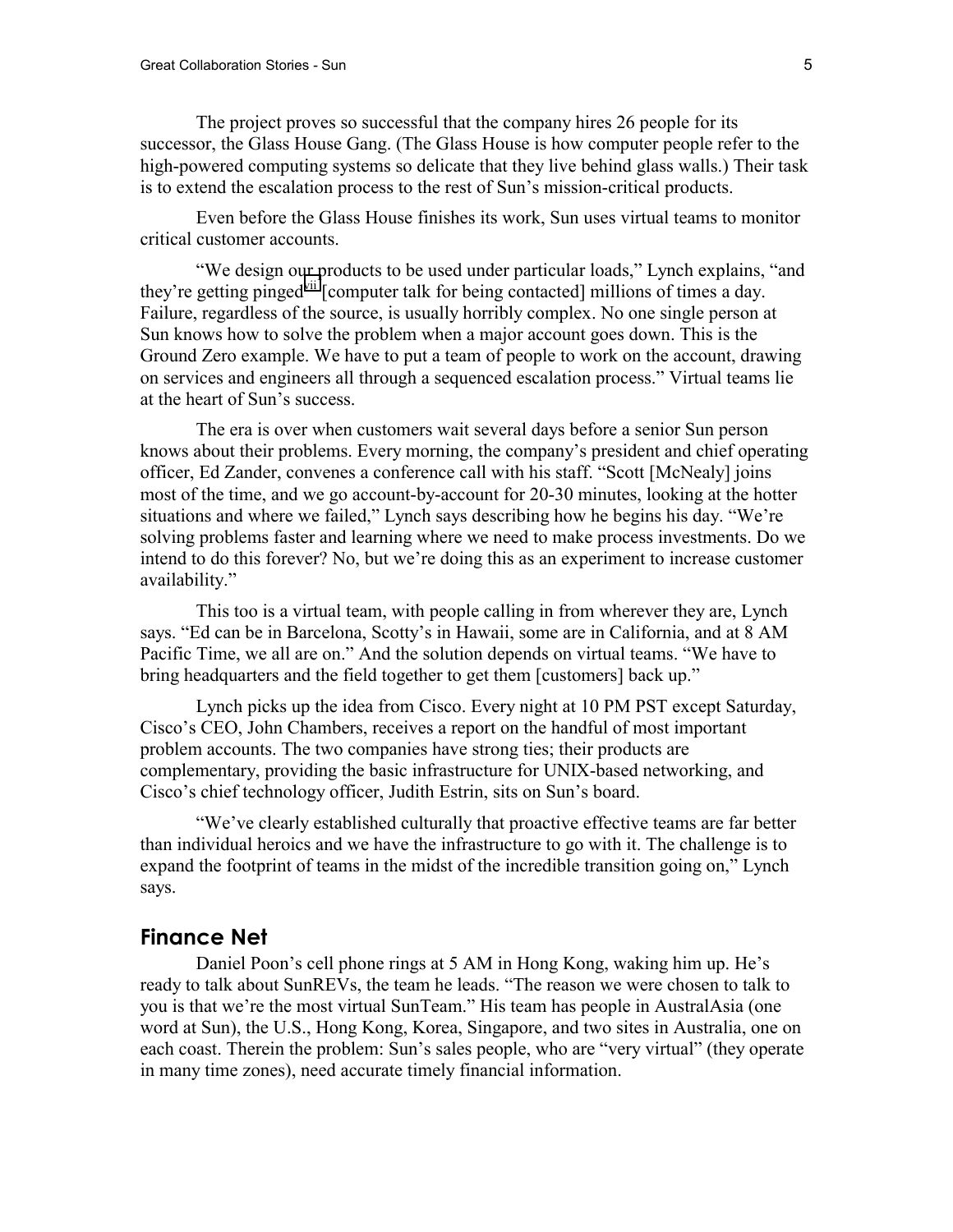"They ring up finance and finance says, 'Give us a week or two weeks, we're doing a close,'" Poon reports. So his team sets out to solve this and other problems, including what he describes as the "Can you just plop this in?" problem. Many "solutions" get pushed down from corporate don't fit local requirements.

So Poon and his colleagues grow the project from one that originally is managed locally in Australia to spread throughout Sun. The idea is to create the standard for financial reporting throughout the company, right up and across to McNealy and his team. "That's pretty good," Poon says humbly.

A small group of about five do the conceptual design. When SunTeams anoints the local Adelaide project, the team is 10 strong. Another ring of 20 become involved when management changes, followed by another 50 or so analysts, finance and sales executives and vice presidents. In first release the product has 300 users, a rather large virtual team of its own, along with its own user community. "I've been getting calls in the past two days about how it can be used in different contexts," Poon reports.

The project's beginning is classic Sun. It starts out taking a third of Poon's time, then grows to three-quarters of his time while extending into other people's time. "It was very hard," he laments, "because it was grass-roots and we didn't have the money to do it. We lived off an allowance from month-to-month and a programmer on a monthly basis." Then the project becomes very popular. It's helped by an e-mail from Scott McNealy himself. "He wrote to my boss and said, 'I don't want any more e-mail attachments. Give me a URL that I can access anytime, anywhere with reliability and accessibility. We're preaching this to our customers.'"

In short, SunREVs dynamically reports the company's numbers on the web. It's the *place* where Sun's financial picture exists in the aggregate. The team works for a year, never meeting face-to-face until six months into the project. Like other successful virtual teams, they communicate extensively via conference calls, e-mail, and shared web sites. Poon points out that his team doesn't have revenue management skills (the content of the project) but it does have information technology expertise. Trust is built on faith in one another's expertise and the benefit everyone involved can derive.

Of the 19 teams competing at the SunTeams celebration where SunREVs appears, it alone receives the platinum medal.

### **"We've Done Away with Paper"**

Three aspects of Sun's virtual team program merit study by other companies because they are beacons of virtual team success: Sponsorship, preparation, and infrastructure.

*First, Sun insists that every team have an executive sponsor.* 

Sun does this one right from the start using their peers to introduce the idea to the senior executives, who committed from the beginning and have stayed involved. McNealy's senior team serves as the judges for the San Francisco finals each year, and have adopted greater teamwork among themselves. To ensure ongoing involvement, each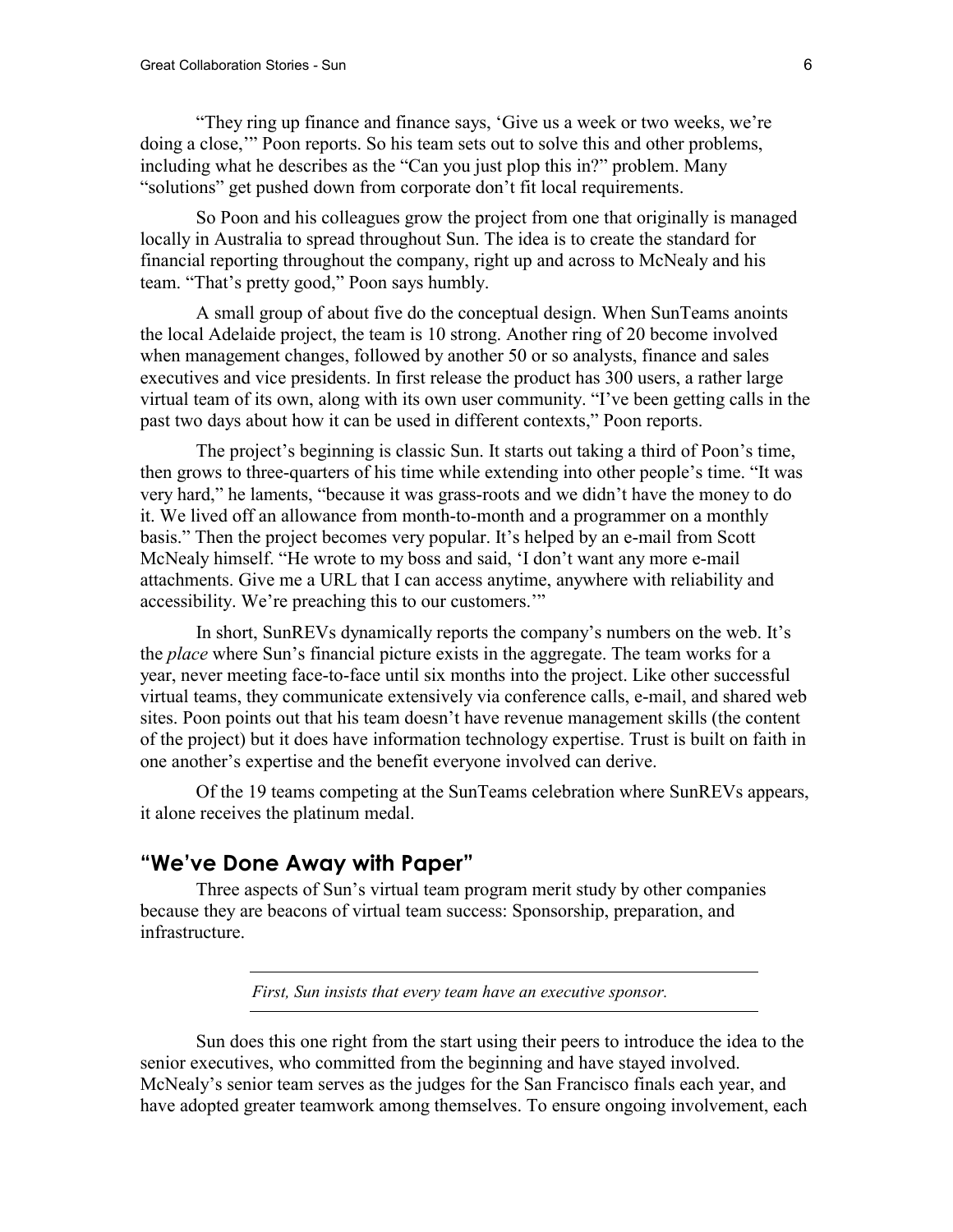SunTeam has to recruit an executive sponsor whose role can be as simple as approving travel budgets that become an issue when people on the same team are working for different bosses.

> *Second, Sun prepares carefully for the SunTeam launch while leaving room for a great deal of flexibility and creativity.*

Unfortunately, many companies decide to move to teams without a great deal of forethought. An edict comes down from on high to "form teams" with no supporting guidelines or resources. Alternatively, a company launches its team initiative with so much bureaucratic baggage that the effort is stillborn before it begins.

While Sun has put some basic processes in place, teams can be creative. This means that each team is free to develop its own agenda and schedule while also holding administrative overhead to a minimum. When teams experience unanticipated conflicts, they quickly resolve them themselves with guidance from the team sponsors.

> *Third, Sun has the collaborative technology infrastructure to support a large number of virtual teams.*

Sun has been a boundary-crossing e-mail culture since it began in the early l980s. An Internet original, Sun built a culture where people have long used e-mail the way other companies still use the phone.

Possibly connecting the world's largest intranet in terms of numbers of web servers, SunWEB did not even exist in 1994. Virtually everything of value at Sun is on the web. At Sun, the web is the place.